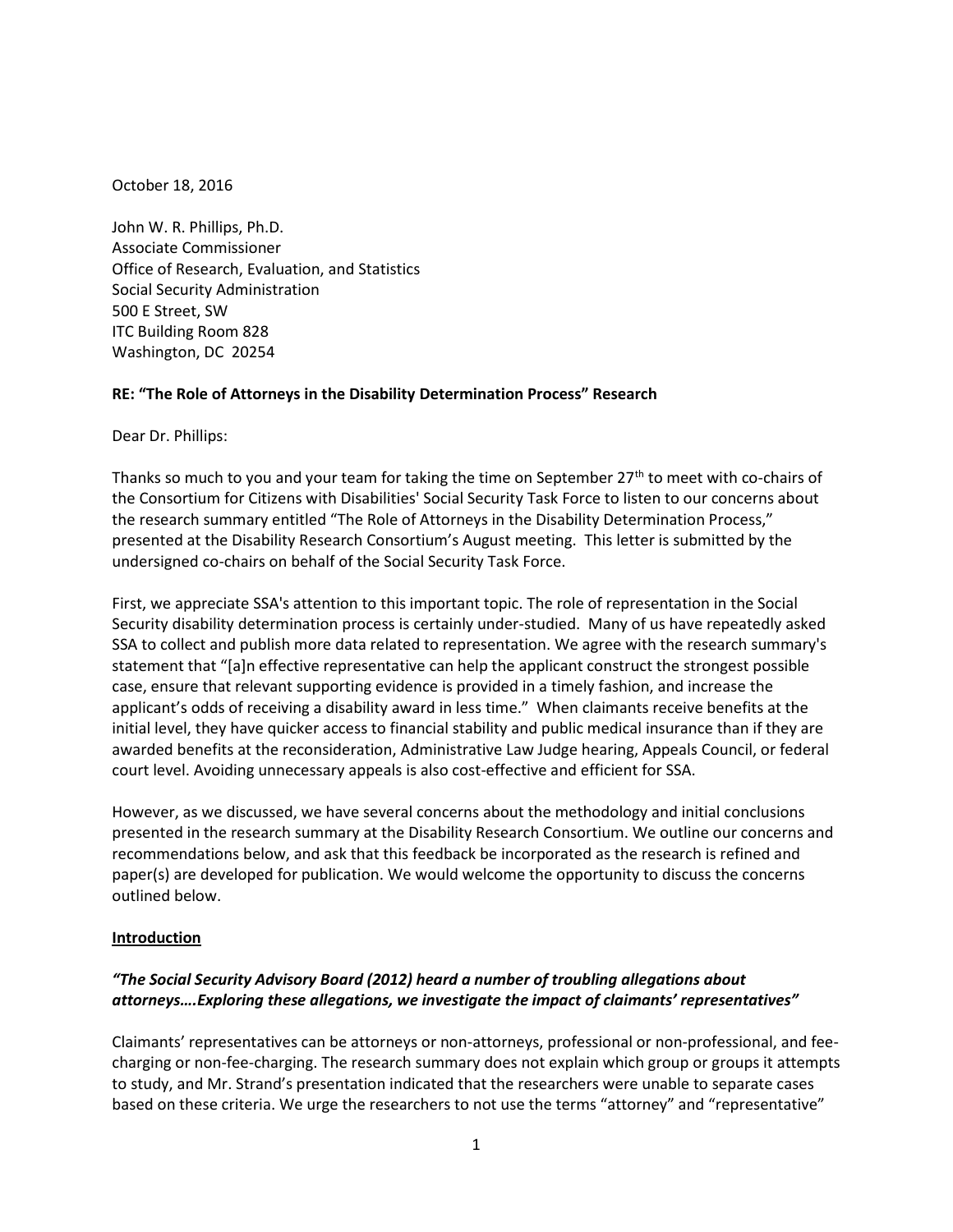interchangeably and instead to distinguish between a professional representative and a family member or friend who is trying to help but must be appointed as a representative in order to do so. We also urge a better explanation of who is considered a representative for the purposes of this research, and which data sources the authors used to obtain this information.

If, as the research summary posits, "the way in which representatives are compensated for their services may create perverse incentives on the margin," these incentives would only be obvious if fee-charging representatives were studied separately from non-fee-charging representatives. Since the research was unable to do so, we urge that the authors be clear that they cannot make conclusions about the effect of the representative fee structure on initial disability claims.

In addition, the research summary attributes to the Social Security Advisory Board's (SSAB's) 2012 paper the allegation that "some attorneys appear to deliberately slow down cases, filing incomplete and less fully developed applications and failing to respond to request, all for the apparent purpose of delaying the case long enough to maximize the applicant's back pay – and their fee." Omitted from the summary is another finding from the 2012 SSAB paper – that despite the allegations the SSAB researchers heard, SSA's Office of General Counsel (OGC) reports that it rarely receives referrals of this type of misconduct.

In the slide presentation for the Disability Research Consortium, establishing a protective filing date to ensure the largest possible back payment for the claimant is described as a "perverse incentive." But there is nothing perverse about making sure a claimant receives all the benefits to which he or she is entitled: representatives who help claimants obtain protected filing dates while gathering evidence are upholding their ethical responsibilities to their clients. Further, the SSAB report does not suggest that doing so is problematic. The SSAB paper accurately states:

Often, representatives file the claim with SSA while they are still in the process of gathering information. The immediate filing acts to protect the claimant's initial filing date so that payment to the claimant will be based on the date the application is filed, not when the application is completed. If the claim is completed within the required filing period and the claim is ultimately allowed, the claimant may be due retroactive payments. For representatives, having a protected filing period gives them time to gather employment history and related information, collect medical evidence, and even arrange for medical testing while at the same time protecting their client's rights to the maximum possible benefit. From the point of view of the agency, an incomplete filing increases the work load of the field office employees who have to follow up on incomplete applications and assist claimants to complete them. Also, these incomplete applications only delay the decision for the claimant because until the application is complete, the field office cannot send it to the DDS to begin the process of making a medical determination. During visits with both SSA employees and third party representatives, the incomplete applications were repeatedly identified as a source of friction between the groups.

The SSAB paper noted that the representatives' efforts to protect their clients' rights to the maximum possible benefit by filing an incomplete application increases the work load of field office employees from the agency's point of view. There is nothing that indicates that obtaining a protective filing date is done for the purpose of maximizing fees as opposed to ensuring that claimants receive all the back pay to which they are entitled. The friction described in the SSAB paper is not over whether the representative has a responsibility to protect their clients' rights to benefits they have earned; rather, it is the tension between preserving those rights and adding to the workload of field office staff who already are overwhelmed due to chronic underfunding of SSA's administrative expenses by Congress.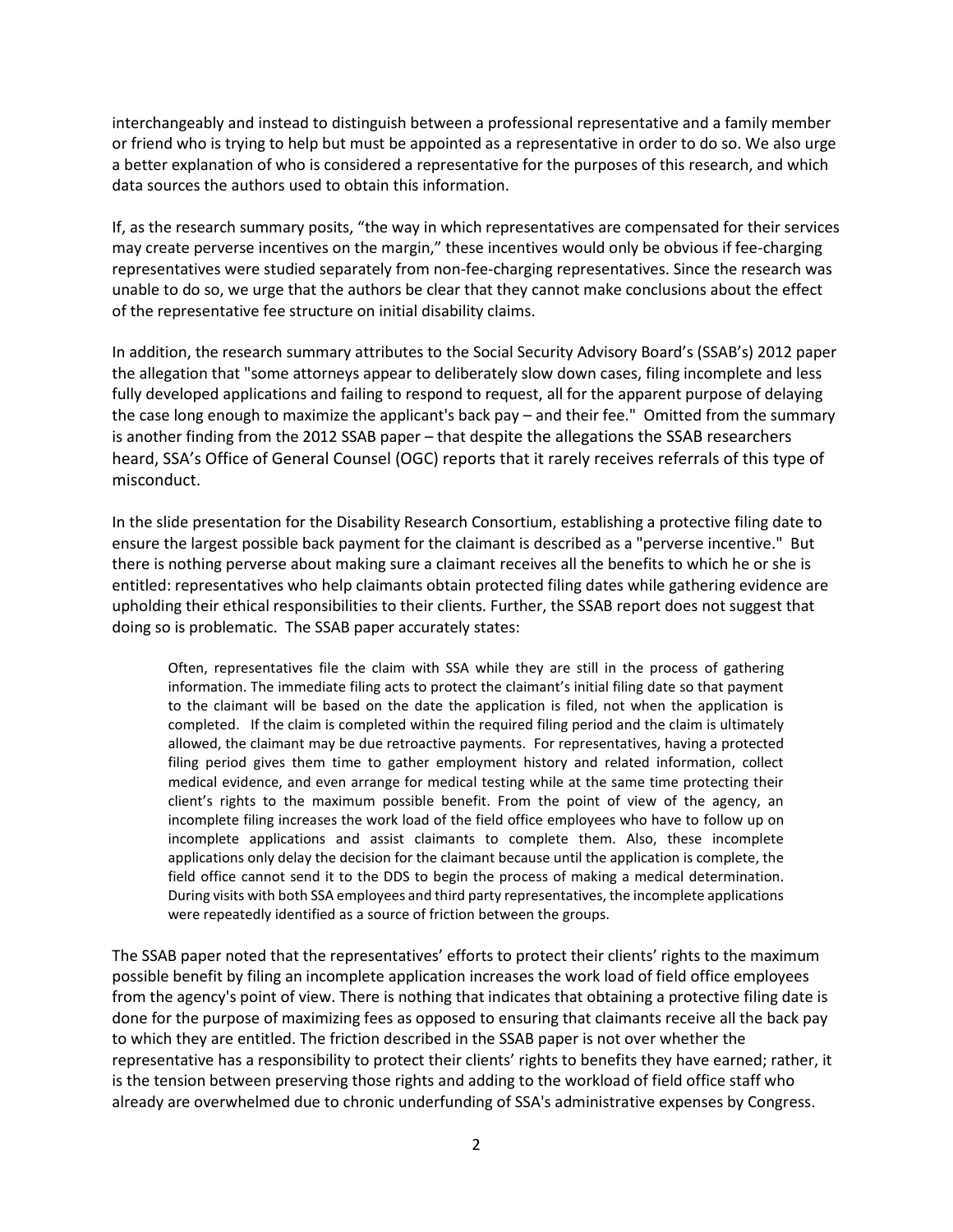#### *"The average fee payment in 2015 was \$2939"*

As the reference indicates, this is the average fee in Title II cases. The average fee in all cases, including SSI-only claims, is likely much lower.<sup>1</sup> In addition, this average includes all Title II fees, many of which were paid after an ALJ hearing (and often after the Appeals Council and/or a federal court considered the case and either remanded it for another hearing or awarded benefits). In research that only addresses representation at the initial application stage, it would be more appropriate to provide the average fee paid when the award of benefits was made at the initial level. If this information is not available, a further explanation of this average fee amount would be less misleading and would help avoid reader confusion.

Finally, the research summary presents data for the time period from 2010 to 2014. It would be more accurate to present fee payment data from the study period, which is available on the same web site the paper cited for 2015 data. The average fee payment during the entire study period was slightly higher than the 2015 amount, at \$3052, but it declined over the study period. Presenting the 2014 data, as the research summary did for its other findings, would have showed an average fee payment of \$2867.

### **Findings**

 $\overline{\phantom{a}}$ 

# *"In 2014, representation leads to 9 additional days in field office processing time….Cases with attorney representation also exhibit longer DDS processing times, though at 2.9 days on a mean of 92 days, the effects are much smaller."*

The study period was five years long: 2010 to 2014, inclusive. However, the research summary only discusses the 2014 figures, which show the smallest favorable effect of representation on award rate and the largest effect in processing time.<sup>2</sup> Focusing on only one year, and choosing to highlight the year that happens to best support the researchers' hypothesis, reduces the credibility of the findings.

The research summary neglects to mention that the act of appointing a representative itself takes time. At meetings with advocates, Acting Commissioner Colvin and her staff have stated that field offices' largest unprocessed paper workload is SSA-1696 (Appointment of Representative) forms. Representatives who submit 1696s to field offices often need to call the field office multiple times before SSA staff enter the representative's information on the client's claim. SSA field office staff frequently ask representatives to re-submit 1696s multiple times, which adds to the unprocessed workload. Staff at state DDS agencies generally will not talk with representatives until SSA field office staff have processed 1696s. This means that representatives who want to learn whether the state agency has obtained certain medical evidence or request that the claimant be sent for a consultative examination are delayed in doing so. We urge the researchers to examine and consider how long it

 $1$  It is also worth noting that in recent years there appears to be an increase in partially favorable decisions, at least at the ALJ level (the only level at which SSA publishes information distinguishing partially and fully favorable decisions). Claims that result in partially favorable decisions may result in small or no representative fees. <sup>2</sup> See Mr. Strand's slides 27-9. Award rates declined and processing times increased for all claimants during this time period.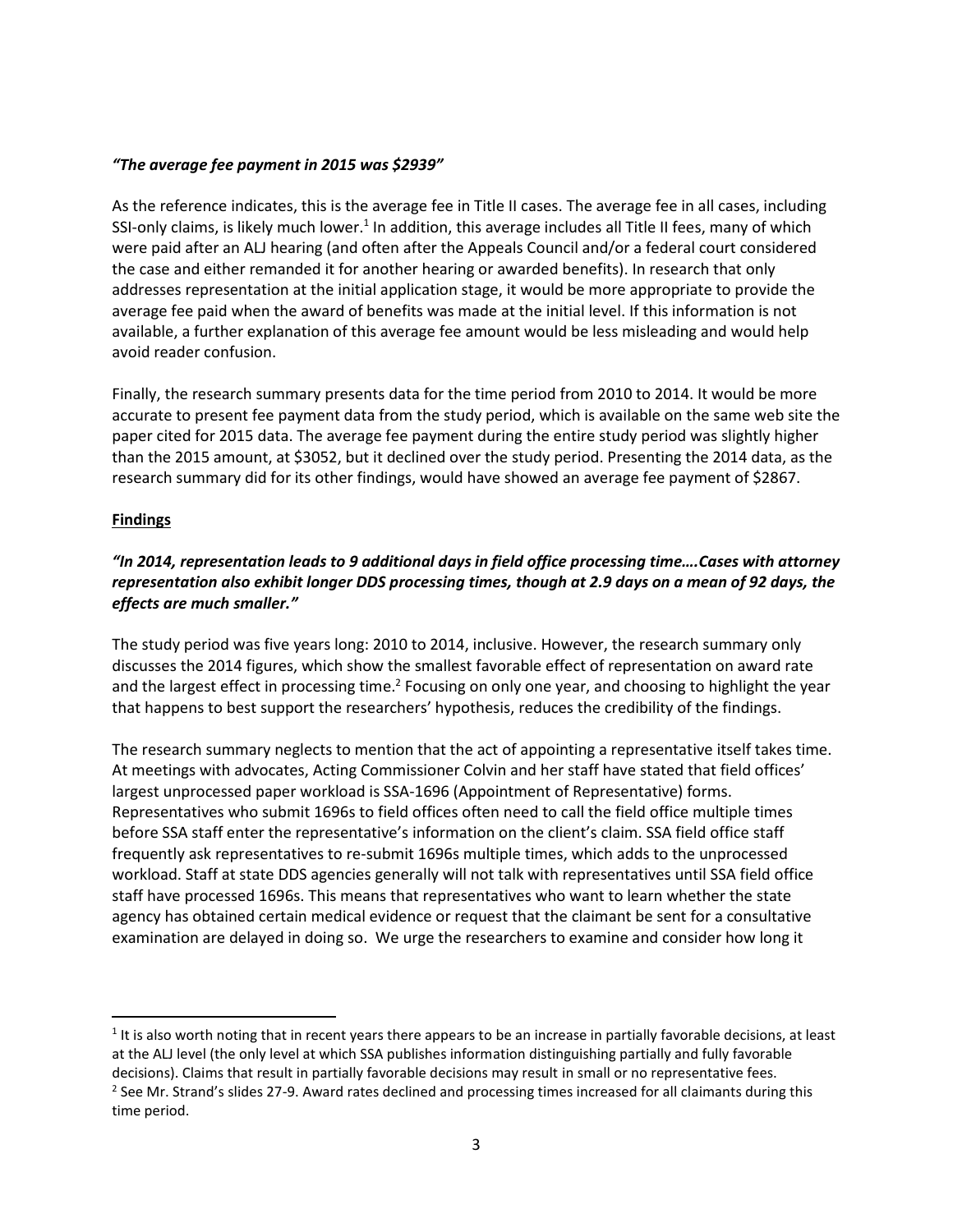takes the average field office to process a 1696 submitted on an initial-level claim<sup>3</sup> and whether field offices that take longer to process 1696s see a greater effect of delays in processing time in cases with representation.

In addition, the research summary does not address when in the initial application process representatives were appointed. In many cases, claimants apply for benefits and then hire representatives, often once the case has left the field office and is at the state agency. In these situations, one would not expect representation to affect the time it takes a claim to be sent from a field office to a state agency.<sup>4</sup> If the researchers are able to refine their research to consider more precisely when a representative is appointed, it would be helpful to consider the difference between the date the 1696 was submitted to the field office versus the date on which it was processed; as described above, SSA often experiences significant delays in processing 1696s.

A similar issue relates to the time that SSA takes to obtain a claimant's prior file. Such activity takes SSA time and likely adds to overall processing time. Having a prior denial means that there is a prior claims file, and claimants with representatives are substantially more likely to have a prior denial than unrepresented claimants are. Of the numerous factors studied, a prior denial is the most highly correlated with obtaining a representative. The time it takes SSA to locate a prior claims file and associate it with the current file contributes to the disparity between represented and unrepresented claimants. Adding to this disparity is the fact that SSA does not always associate the prior file as it should.<sup>5</sup> Claimant's representatives are more likely to push SSA to locate and review prior files than an unrepresented claimant would be. Although this might increase processing times, it is likely among the factors that helps represented claimants obtain favorable decisions.

The research summary does not explain whether "field office processing time" begins with the claimant's protected filing date, the date an application is completed, or some other date. If the field office "delay" is simply a measure of representatives assisting their clients in obtaining protective filing dates,<sup>6</sup> then, as described above, this only benefits claimants and should not be presented as a negative outcome.

Similarly, the research summary does not explain whether "field office processing time" includes time that claims are at the field office after the state agency issues a decision. Cases with representatives could take slightly longer to process after state agency decisions simply because two notices must be sent: one to the claimant and one to the representative. Additionally, field offices will likely take longer to process awards of benefits than denials, for reasons outside the control of the claimant or

 $\overline{\phantom{a}}$ 

 $3$  It should be noted that beginning in March 2015, SSA has allowed representatives to submit 1696s as attachments to "iAppeals." This is useful for some cases at the reconsideration and ALJ level, but is not available at the initial level. Information from 1696s submitted electronically must still be input by SSA staff.

<sup>4</sup> This may be one of the reasons that the estimate of how representation affects field office processing time has an R-squared value of just 0.03 to 0.05, depending on the year studied.

<sup>&</sup>lt;sup>5</sup> See, e.g., <u>http://www.empirejustice.org/issue-areas/disability-benefits/ssi-ssd/ssa-issues/is-ssa-obligated-to-</u> [obtain.html.](http://www.empirejustice.org/issue-areas/disability-benefits/ssi-ssd/ssa-issues/is-ssa-obligated-to-obtain.html) As the article notes, obtaining a prior claim file can help determine whether a prior claim should be reopened. Reopening such claims could raise the retroactive benefits available to the claimant and allow an earlier entitlement to Medicare or Medicaid. It would also increase the fee payable to a representative who charged for his or her services.

<sup>6</sup> For example, by helping clients call to make appointments for in-person SSI applications rather than having the claimant walk in for an unscheduled visit to a field office, or by insisting that SSA follow its own policies for protecting filing dates.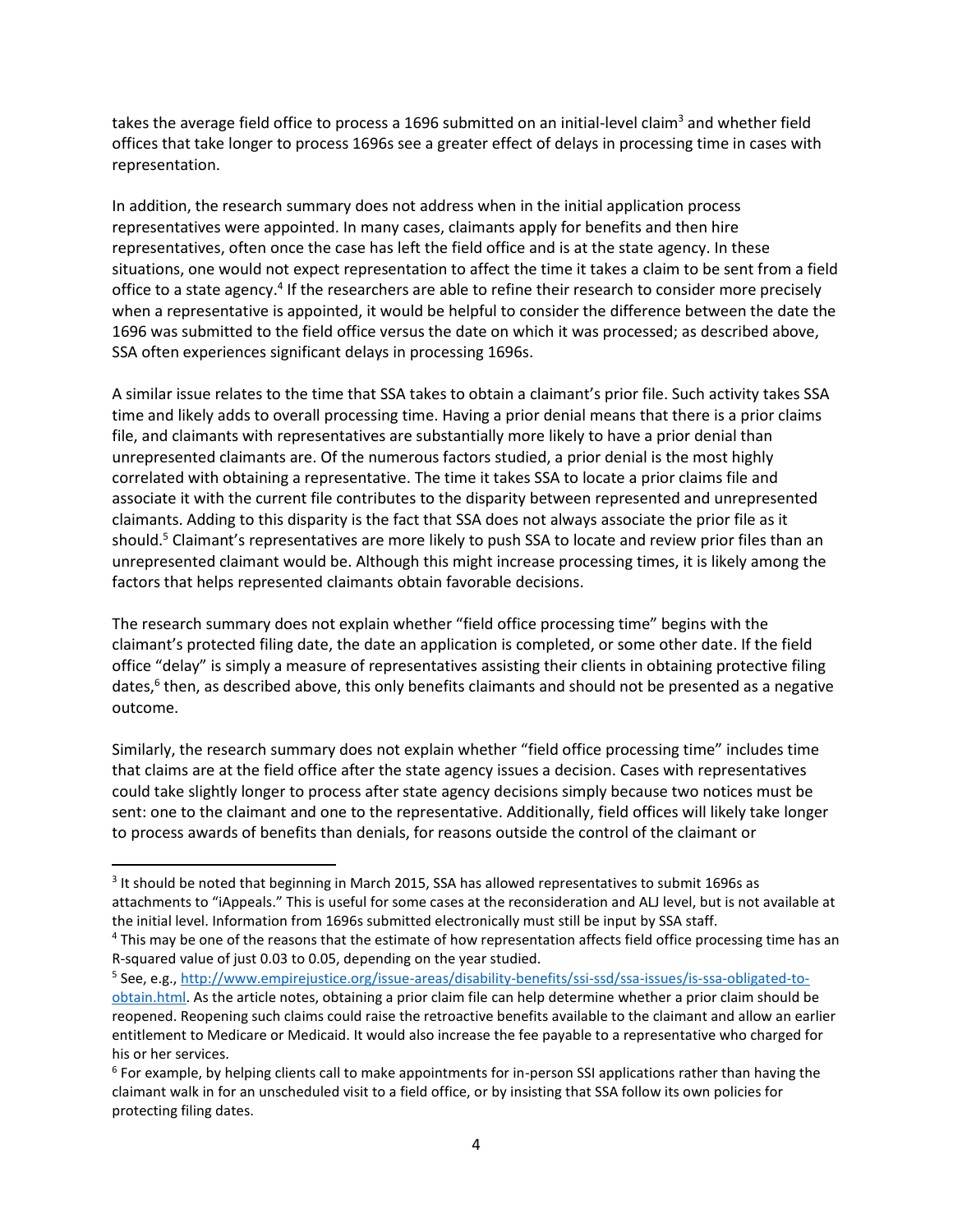representative. Denials merely require a form notice; awards require the calculation of benefits, review of all non-medical eligibility factors,<sup>7</sup> development of the need for a representative payee, and other time-consuming steps. The field office must take additional measures in cases where a representative charges a fee. The research should control for the fact that awards are more common in cases with a representative.

The fact that cases with representation are more likely to be successful could also affect processing times at the stage agency level. One reason for this is that SSA is required to review at least half of favorable decisions issued by state agencies<sup>8</sup> but reviews very few unfavorable decisions. Reviews take less than 30 days in most cases, but can sometimes take longer; if a reviewed case is returned to the state agency, the state agency has 30 more days to revisit its determination.<sup>9</sup> Therefore, a set of cases that has more awards (for example, the set of cases with representatives) is naturally going to show longer processing times. <sup>10</sup> The research summary does not address this issue, which could be even more significant if the cases subject to quality review where a representative was present were more likely to be sent back to the state agency for additional analysis.

Another consideration is whether cases that result in an award of benefits are different in certain ways from cases that result in denials—for example, do the files of "winning" cases have more medical records, resulting in a need for state agency workers to spend more time reading them? Do claimants in winning cases see more medical providers, requiring state agencies or representatives to contact more sources to obtain medical evidence? Are claimants in winning cases more difficult or time-consuming to contact, perhaps due to poverty, frequent hospitalizations, cognitive or language limitations, or the fact that they have more information to convey about their impairments? If any of these are the case, then it would be expected that the cohort of claims with representatives would take longer than the cohort of unrepresented claims, simply because the set of represented claims contained a larger percentage of cases where the state agency issued a favorable decision than the set of unrepresented claims did.

 $\overline{\phantom{a}}$ 

<sup>7</sup> These can include immigration status, marital status, insured status, assets, living arrangement, earnings, unearned and in-kind income, presence of certain types of criminal warrants, eligibility of auxiliary beneficiaries, workers' compensation offsets, etc. Some of these factors exist only for Title II or SSI claims, and some are required to establish eligibility for both programs.

<sup>&</sup>lt;sup>8</sup> See<https://www.ssa.gov/legislation/PER%20fy12.pdf> and<https://www.ssa.gov/chicago/aian/oqp.html> ("All DQB reviews are conducted on live cases; in other words, these are cases where a medical decision has not been finalized and payments have not yet been issued. Therefore, it is important that we make every effort to move these cases as quickly as possible through our review process")

<sup>9</sup> https://www.ssa.gov/chicago/aian/oqp.html#&ht=1

<sup>&</sup>lt;sup>10</sup> If 51.3% of cases with favorable decisions (the FY 2012 figure from

[https://www.ssa.gov/legislation/PER%20fy12.pdf\)](https://www.ssa.gov/legislation/PER%20fy12.pdf) and 1.41% of denials (an estimate based on the number of targeted denial reviews in 2014 stated in

[https://www.ssa.gov/agency/performance/2016/FINAL\\_2014\\_2016\\_APR\\_508\\_compliant.pdf](https://www.ssa.gov/agency/performance/2016/FINAL_2014_2016_APR_508_compliant.pdf) and FY 2014 "waterfall chart" data on the number of initial denials) received quality reviews, and cases with representatives had a 36.2% award rate compared with 35% of unrepresented cases, then 19.47% of represented claims and 18.87% of unrepresented cases would be reviewed. If we assume that means 19% of all cases are reviewed and that those that are reviewed have an average state agency processing time of 122 days, while those that are not reviewed take 85 days at the state agency (this results in an average processing time of 92.03 days, consistent with the paper's findings), then the average processing time for represented cases is (122\*.1947)+(85\*.8053), or 92.204 days. The average processing time for unrepresented cases is (122\*.1887)+(85\*.8113), or 91.982 days. Although these figures are extremely rough, they show that almost 8% of the difference in processing time between represented and unrepresented cases is simply an interaction between the higher award rate in represented cases and SSA's quality review processes.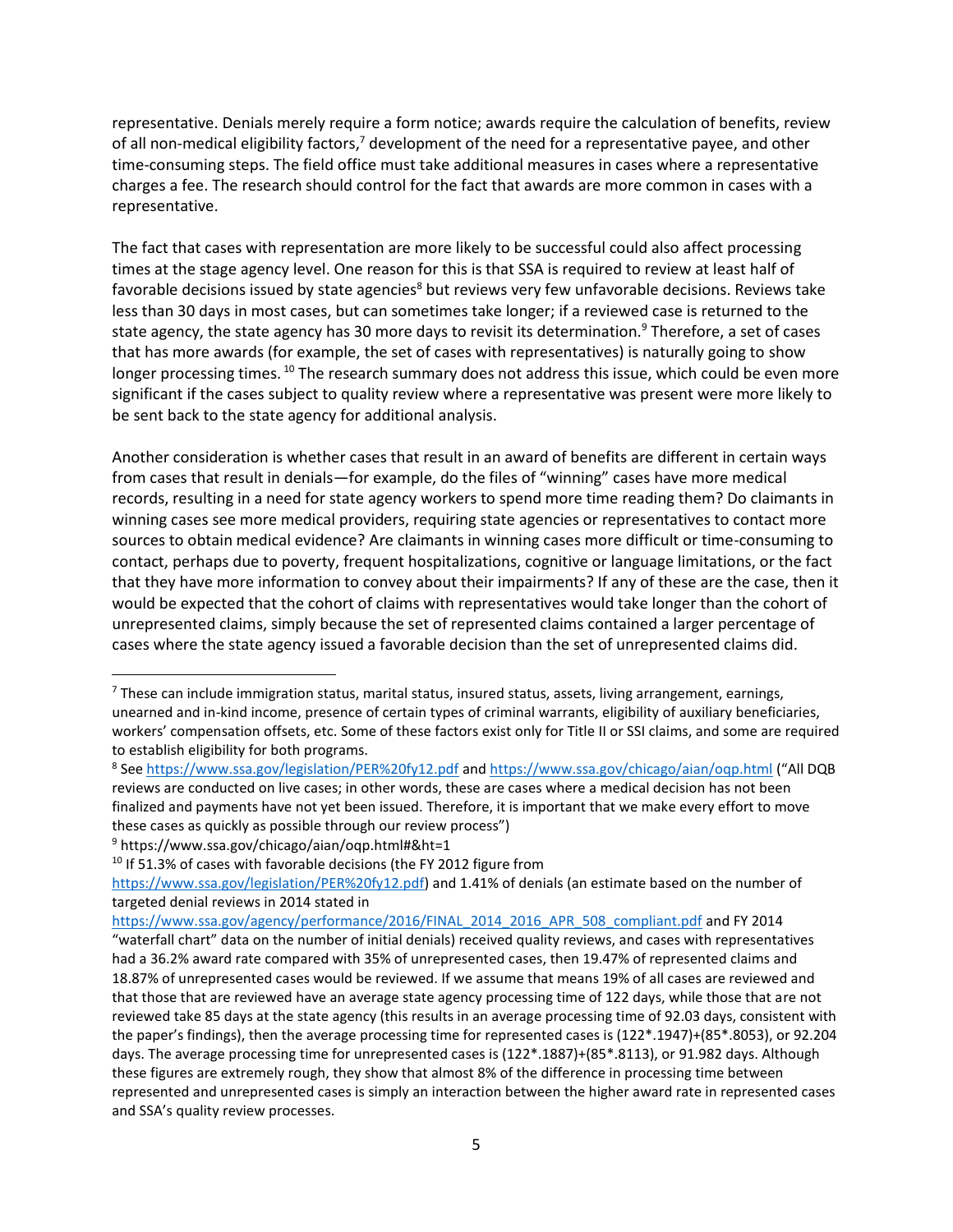## *"A frequent allegation made against attorneys is that they intentionally delay cases to maximize the amount of their fee payment (and, along the way, increase agency costs)…the data is consistent with this claim."*

The data show nothing about intentionality and to state otherwise is misleading. All professional representatives have an ethical responsibility to ensure that their clients' cases are properly developed and processed, and could be sanctioned for intentionally delaying cases. As previously noted, OGC rarely receives complaints of this type of misconduct.

It is important to note that a delay of 4.7 to 11.9 days (the average amounts found in each year of the study interval) would usually not increase a representative's fees. Fees are based on a claimant's retroactive benefits, which increase monthly. If a claimant who would have been awarded benefits on August 5 is instead awarded them on August 17, there is no increase in retroactive benefits and the representative's fee is the same. $^{11}$ 

Additionally, as noted earlier, the research currently groups representatives who charge fees together with those who do not. Certainly, representatives who waive fees would have no incentive to maximize the amount of their (non-existent) fee payments.<sup>12</sup>

Even among representatives who charge fees, there are significant incentives to obtain an award of benefits as quickly as possible. Prompt dispositions allow representatives to be paid sooner and to take on additional clients. Clients who receive awards in a timely fashion are probably less likely to fire their representative while they are waiting for a disposition and more likely to give favorable recommendations to other potential clients, allowing the representative to enjoy positive reputational effects.

Furthermore, if the additional processing time allows a claimant to receive an award at the initial level, rather than needing to request reconsideration and/or an ALJ hearing, that is time well spent for both the claimant and the agency. Claimants who obtain an award at the reconsideration, ALJ hearing, Appeals Council, or federal court level instead of the initial level will wait additional months or years before they begin receiving benefits;<sup>13</sup> receipt of Medicare and/or Medicaid may be similarly delayed.

 $\overline{a}$ 

 $11$  In the unusual situations where a delay did lead to another month's benefits, the fee would increase by an average of \$283 for a Title II disabled worker claim and \$134 for an SSI disabled adult claim, based on December 2012 (roughly the midpoint of the study period) benefit amounts. See

[https://www.ssa.gov/policy/docs/quickfacts/stat\\_snapshot/2012-12.html.](https://www.ssa.gov/policy/docs/quickfacts/stat_snapshot/2012-12.html) When this small increase is compared with the risk of upsetting the claimant, having a denial issued before evidence is submitted, or not being able to take on an additional case, this appears to be a risky strategy that rational representatives would avoid.  $12$  There are numerous models for initial-level representation and many types of claimants who obtain

representation at this stage. Reviews of SOAR and other models providing initial-level, non-attorney support to homeless individuals with severe mental illness have not indicated a delay in processing times, though they have used different methodologies. See [https://aspe.hhs.gov/legacy-page/findings-study-ssissdi-outreach-access-and](https://aspe.hhs.gov/legacy-page/findings-study-ssissdi-outreach-access-and-recovery-soar-initiative-main-page-142291#IIIB)[recovery-soar-initiative-main-page-142291#IIIB](https://aspe.hhs.gov/legacy-page/findings-study-ssissdi-outreach-access-and-recovery-soar-initiative-main-page-142291#IIIB) and [https://www.ssa.gov/policy/docs/ssb/v76n1/v76n1p1.html.](https://www.ssa.gov/policy/docs/ssb/v76n1/v76n1p1.html)

 $13$  The average processing time for reconsiderations in Fiscal Year (FY) 2015 was 113 days. https://www.ssa.gov/budget/FY17Files/2017APP.pdf, p.26. In "prototype" states (see

https://secure.ssa.gov/poms.nsf/lnx/0412015100) there is no reconsideration stage: claimants denied at the initial level must request ALJ hearings. The average processing time for an ALJ hearing at the end of FY 2015 was 480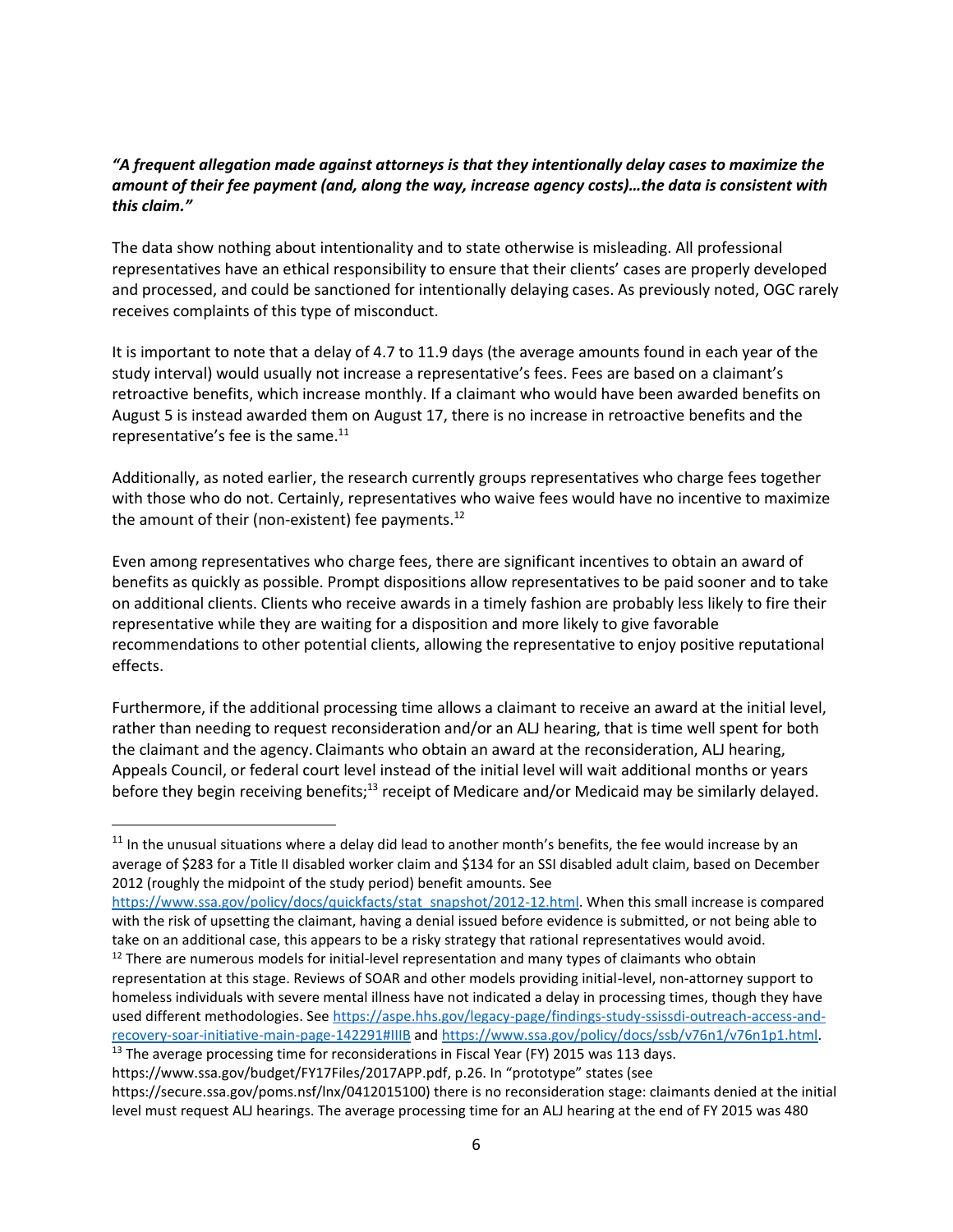Finally, it is worth noting that agency costs do not go up when a representative receives a larger fee; fees are paid out of a claimant's past-due benefits and the amount of the fee should not affect SSA's costs.<sup>14</sup> Claims that take longer to process at the initial level could be more expensive for SSA, but the paper presents no evidence of this. There is reason to think that even if cases with representatives take slightly longer, they are cost-neutral to the agency, or may even save SSA money in the long run. When representatives need time to obtain and submit additional medical records, the state agency can process other claims while waiting, and it can spend less time and money making and following up on records requests for the represented claimant. By obtaining medical records and medical source statements from treating providers, representation may reduce SSA's need to pay for consultative examinations. And if representative-submitted evidence results in a favorable decision, SSA is spared the costs associated with processing an appeal as well.

### *"Cases with representation are more likely to result in a denial for 'insufficient evidence.'"*

In addition to this statement in the summary, Mr. Strand's presentation also said that cases with representation are more likely to result in a denial for failure to attend a consultative examination. The research summary and presentation did not list the other categories for denials, explain how much they decreased,<sup>15</sup> or discuss whether those decreases were statistically significant. In the situation of failure to attend a consultative examination, it is not clear whether the representative was appointed before or after the examination was scheduled or whether an appointed representative received proper notice of the examination.

Furthermore, there is no evidence presented to indicate that cases denied for "insufficient evidence" actually have less, or insufficient, evidence—or that certain types of denials are more problematic than others. There was no comparison of the length of case files or the number of medical providers who supplied evidence in claims denied for insufficient evidence versus other types of denials, or versus claims that resulted in awards. There is also no discussion of how "insufficient evidence" denials fare on appeal: whether and how much additional evidence is added, how that compares to claims denied for other reasons, and whether they differ on award rate at the reconsideration, ALJ hearing, or other level.

# *"We interpret the QUICK score as indicating differences in how fully documented the claim is when it arrives at the DDS….Cases with attorney representation are less fully documented upon receipt at DDS"*

We caution against the use of QUICK scores as a measure of how well a claim is documented when it arrives at the state agency, for the reasons discussed in the paper: "it is not known whether the QDD propensity score components provide meaningful information away from the allowance margins that

 $\overline{a}$ 

days [\(https://www.ssa.gov/budget/FY17Files/2017APP.pdf,](https://www.ssa.gov/budget/FY17Files/2017APP.pdf) p.26); by September 2016 hearing-level processing time had risen to 587 days.

<sup>&</sup>lt;sup>14</sup> Representatives whose fees are remitted to them by SSA itself (instead of obtaining the fee from the beneficiary) pay a "user fee" of 6.3% of the fee, with a current maximum user fee of \$91. See 81 Fed. Reg. 290 (January 5, 2016). The user fee maximum is reached when the claimant's retroactive benefits are more than \$5777, and it is likely that many claimants who are awarded benefits at the initial level have much smaller amounts of retroactive benefits. Therefore, representatives at the initial level pay a user fee that increases along with their fees. <sup>15</sup> Given the findings presented, some denial categories must have decreased.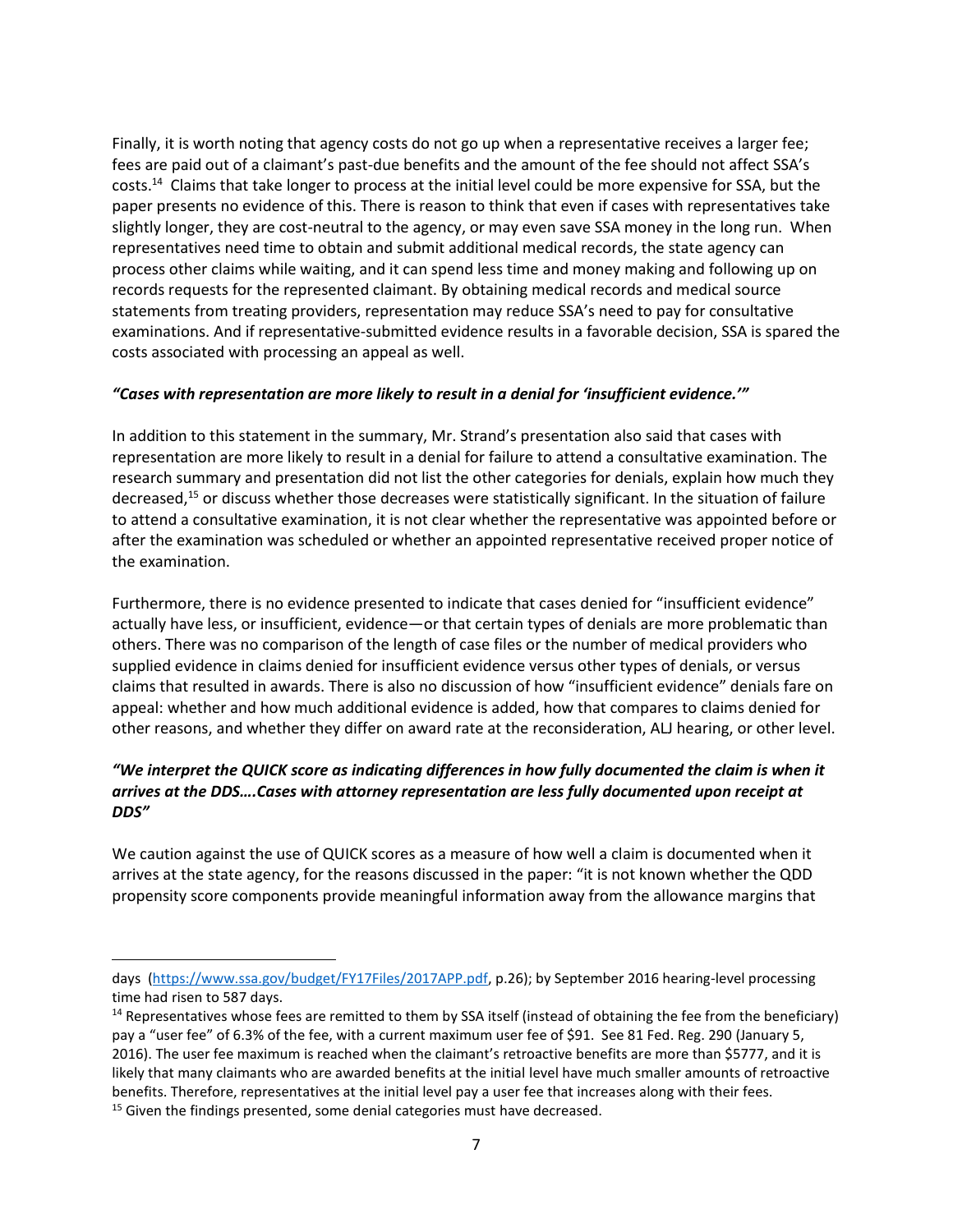the score was designed to measure." This is especially true because SSA does not publish a list of the factors that go into the QUICK score model.

As discussed above, representatives often enter a case once it is already at the state agency: the presence of a representative at the time of the initial decision does not indicate that the representative did or could play any role in the case before it was sent to DDS. Claimants who file a claim and plan to subsequently obtain representation could be expected to do less work developing their own claims, expecting the representative to do this work once the case is at the DDS. The research summary does not address this issue.

We would also note that development of the case when it arrives at the state agency is much less important than how developed the case is (perhaps measured by length of file, presence of medical source statements from treating providers, or number of medical sources whose records are included in the file) when the state agency issues a decision. Representatives who submit medical evidence while the case is at the state agency perform a valuable service by lessening the workload of state agency employees, decreasing the need for consultative examinations, and allowing the state agency to make more informed determinations.

### **Recommendations for Additional Analysis**

The research summary does not address whether representation affects medical versus non-medical (also known as "technical") denials. Technical denials require different appellate strategies,<sup>16</sup> and avoiding these denials requires the claimant to meet non-medical eligibility requirements and provide appropriate documentation when necessary. Some technical denials occur after the state agency has already made a disability determination, which is inefficient and costly for SSA. It would be useful to know whether representation has a different effect on technical versus medical denials.

When studying correlates of representation, it is likely that several of the correlates are themselves probably highly correlated with having a prior denial. It would be useful to consider the group of claimants with prior denials separately from those who are applying for the first time and see what the effect of representation is on each group. In the group that has been denied before, one potential benefit of representation is that the claimant would receive advice on the pros and cons of appealing a denial rather than reapplying for benefits.

Mr. Strand's presentation<sup>17</sup> noted that as the percentage of cases at the initial level with representatives increased from 2010 to 2014, so did overall processing time for initial disability claims. This correlation does not indicate causation: if any causal relationship existed, it is likely the reverse of Mr. Strand's hypothesis, as claimants sought representation to help them cope with the increasingly understaffed and overworked agency. SSA's administrative budget declined during this time period, and its workloads

 $\overline{\phantom{a}}$ 

<sup>&</sup>lt;sup>16</sup> For example, appeals of technical denials cannot be made electronically but instead require paper appeals. Those appealing technical denials may need to supply different types of evidence: pay stubs or other information from employers, immigration documentation, marriage licenses, etc. Some cases are not returned to the state agency for additional review of medical evidence.

<sup>&</sup>lt;sup>17</sup> At Slide 23